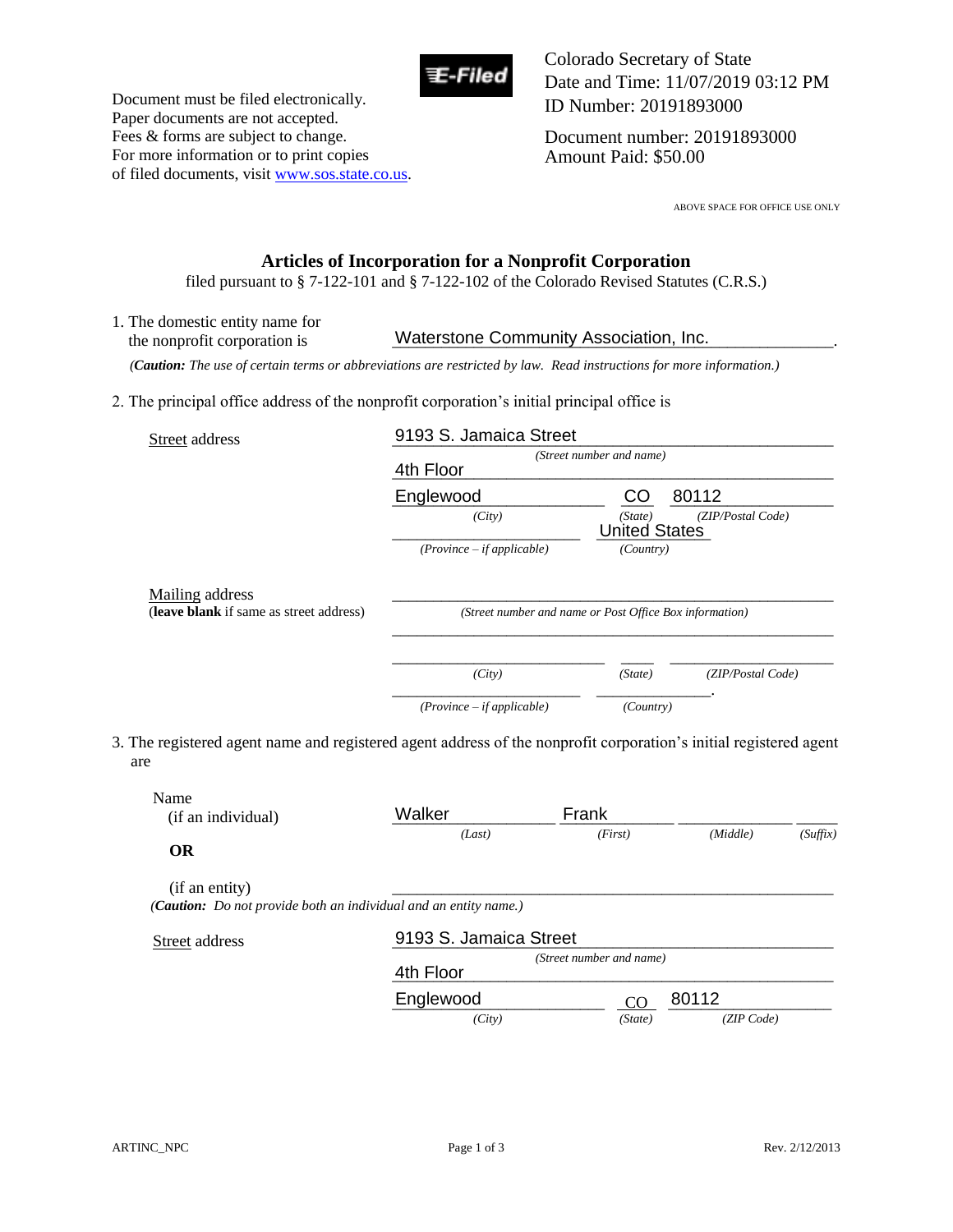| Mailing address<br>(leave blank if same as street address)                                                                                                                                                             | (Street number and name or Post Office Box information)              |                      |                   |          |
|------------------------------------------------------------------------------------------------------------------------------------------------------------------------------------------------------------------------|----------------------------------------------------------------------|----------------------|-------------------|----------|
|                                                                                                                                                                                                                        |                                                                      | CO.                  |                   |          |
|                                                                                                                                                                                                                        | (City)                                                               | (State)              | (ZIP Code)        |          |
| (The following statement is adopted by marking the box.)<br>The person appointed as registered agent above has consented to being so appointed.<br>ΙXΙ<br>4. The true name and mailing address of the incorporator are |                                                                      |                      |                   |          |
| Name<br>(if an individual)                                                                                                                                                                                             | Walker                                                               | Frank                |                   |          |
| <b>OR</b>                                                                                                                                                                                                              | (Last)                                                               | (First)              | (Middle)          | (Suffix) |
| (if an entity)<br>( <b>Caution:</b> Do not provide both an individual and an entity name.)                                                                                                                             |                                                                      |                      |                   |          |
| Mailing address                                                                                                                                                                                                        | 9193 S. Jamaica Street                                               |                      |                   |          |
|                                                                                                                                                                                                                        | (Street number and name or Post Office Box information)<br>4th Floor |                      |                   |          |
|                                                                                                                                                                                                                        | Englewwd                                                             | CO                   | 80112             |          |
|                                                                                                                                                                                                                        | (City)                                                               | (State)              | (ZIP/Postal Code) |          |
|                                                                                                                                                                                                                        |                                                                      | <b>United States</b> |                   |          |

*(If the following statement applies, adopt the statement by marking the box and include an attachment.)* 

 The corporation has one or more additional incorporators and the name and mailing address of each additional incorporator are stated in an attachment.

5. *(If the following statement applies, adopt the statement by marking the box.)* 

 $\boxed{\mathbf{X}}$  The nonprofit corporation will have voting members.

6. Provisions regarding the distribution of assets on dissolution:

See attachments.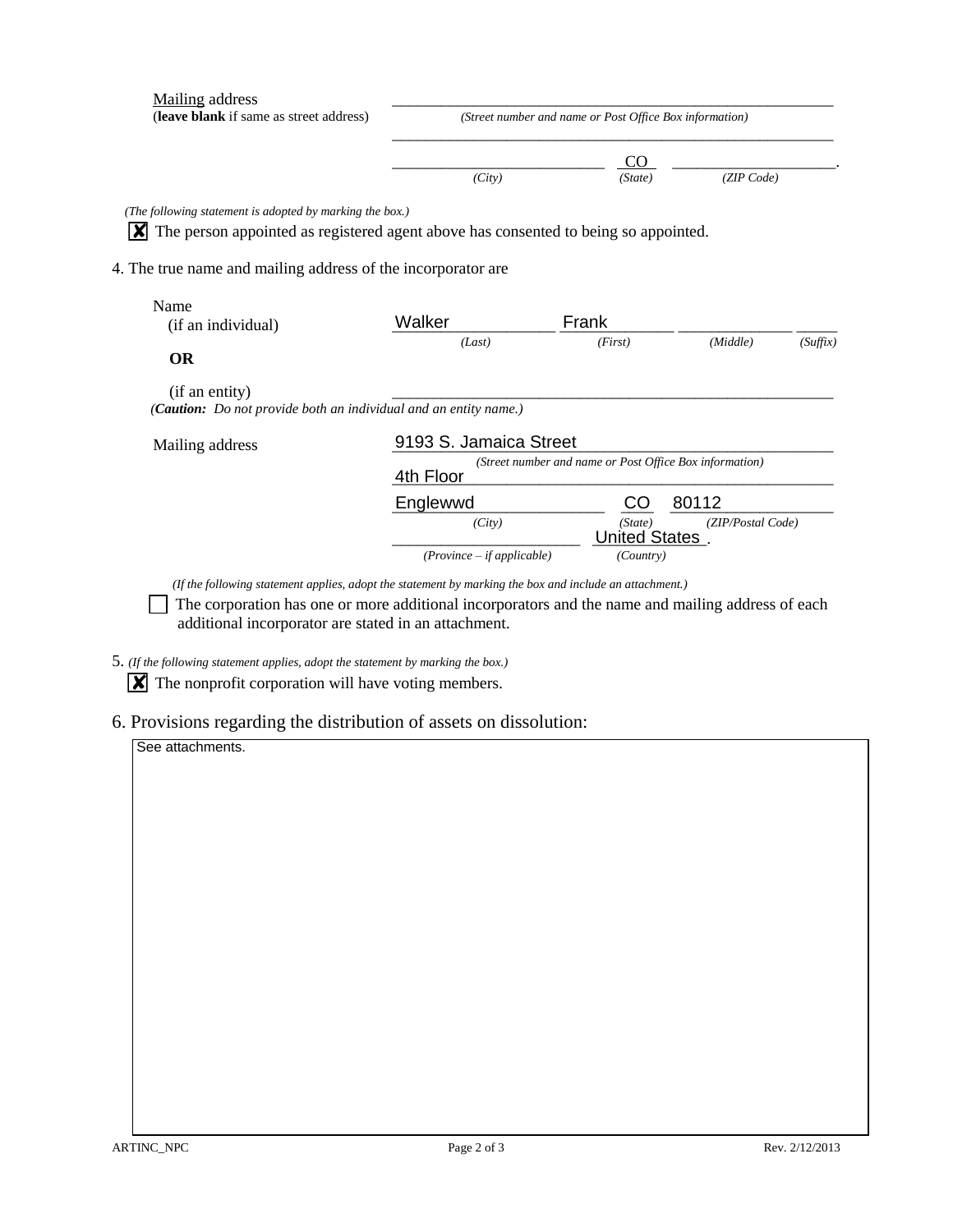7. *(If the following statement applies, adopt the statement by marking the box and include an attachment.)* 

**X** This document contains additional information as provided by law.

8. *(Caution: Leave blank if the document does not have a delayed effective date. Stating a delayed effective date has significant legal consequences. Read instructions before entering a date.)*

 *(If the following statement applies, adopt the statement by entering a date and, if applicable, time using the required format.)* The delayed effective date and, if applicable, time of this document is/are

*(mm/dd/yyyy hour:minute am/pm)*

#### **Notice:**

Causing this document to be delivered to the Secretary of State for filing shall constitute the affirmation or acknowledgment of each individual causing such delivery, under penalties of perjury, that the document is the individual's act and deed, or that the individual in good faith believes the document is the act and deed of the person on whose behalf the individual is causing the document to be delivered for filing, taken in conformity with the requirements of part 3 of article 90 of title 7, C.R.S., the constituent documents, and the organic statutes, and that the individual in good faith believes the facts stated in the document are true and the document complies with the requirements of that Part, the constituent documents, and the organic statutes. This perjury notice applies to each individual who causes this document to be delivered to the Secretary of State, whether or not such individual is named in the document as one who has caused it to be delivered.

9. The true name and mailing address of the individual causing the document to be delivered for filing are

| Ross                         | <b>Scott</b>                                            |                   |          |
|------------------------------|---------------------------------------------------------|-------------------|----------|
| (Last)                       | (First)                                                 | (Middle)          | (Suffix) |
| 1225 17th Street             |                                                         |                   |          |
|                              | (Street number and name or Post Office Box information) |                   |          |
| <b>Suite 2200</b>            |                                                         |                   |          |
| Denver                       | CO                                                      | 80202             |          |
| (City)                       | (State)                                                 | (ZIP/Postal Code) |          |
|                              | <b>United States</b>                                    |                   |          |
| $(Province - if applicable)$ | (Country)                                               |                   |          |

 *(If the following statement applies, adopt the statement by marking the box and include an attachment.)* 

 This document contains the true name and mailing address of one or more additional individuals causing the document to be delivered for filing.

#### **Disclaimer:**

This form/cover sheet, and any related instructions, are not intended to provide legal, business or tax advice, and are furnished without representation or warranty. While this form/cover sheet is believed to satisfy minimum legal requirements as of its revision date, compliance with applicable law, as the same may be amended from time to time, remains the responsibility of the user of this form/cover sheet. Questions should be addressed to the user's legal, business or tax advisor(s).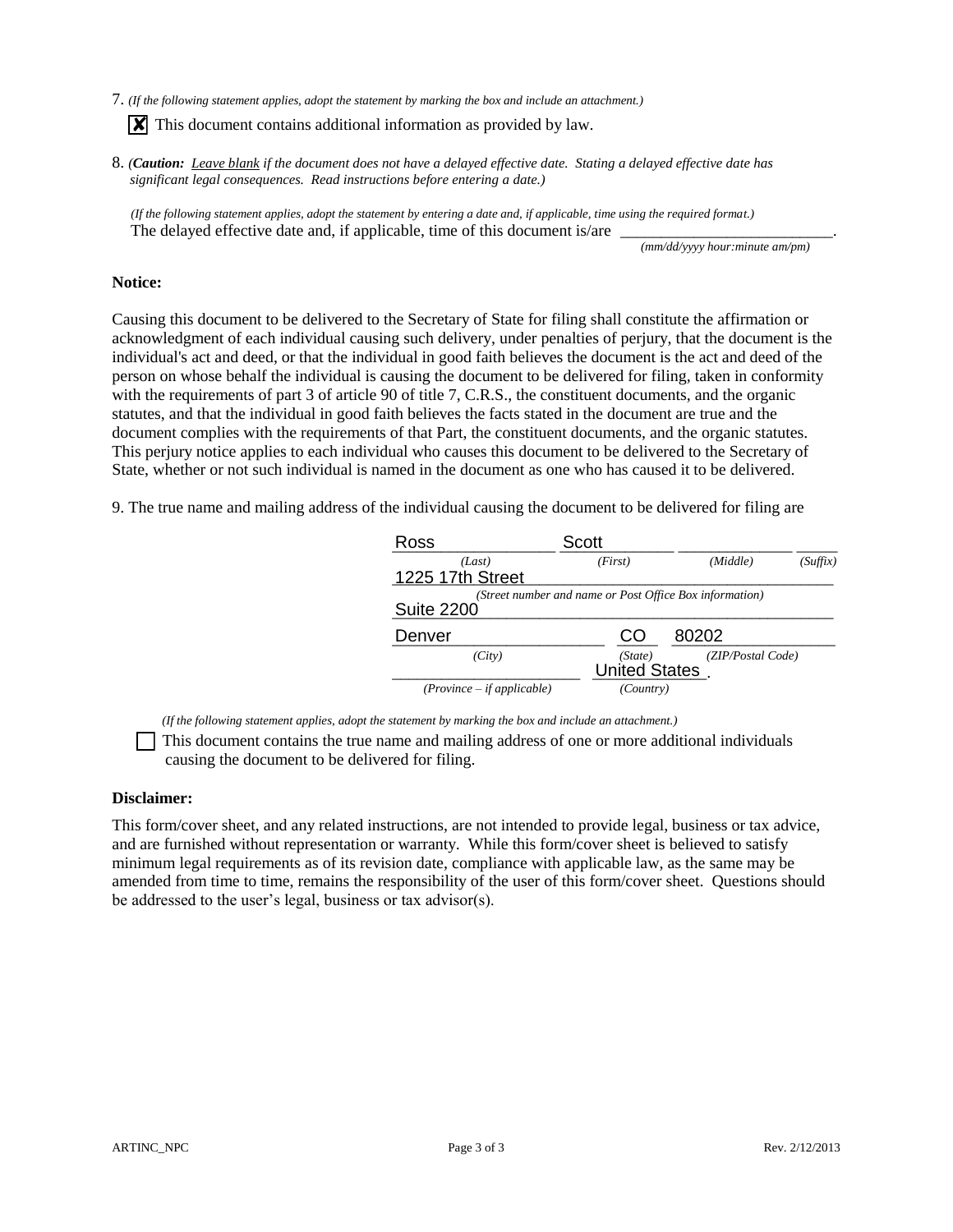# **ATTACHMENT TO ARTICLES OF INCORPORATION OF WATERSTONE COMMUNITY ASSOCIATION, INC.**

# ARTICLE I PURPOSES AND POWERS OF THE ASSOCIATION

This nonprofit corporation (hereafter "Association") is formed to be the owners association described in the Declaration of Covenants, Conditions and Restrictions for Waterstone Community Association, to be recorded in the office of the Clerk and Recorder of the Arapahoe County, Colorado, and any and all amendments thereto (herein the "Declaration"). The Declaration is incorporated herein as if set forth at length. Defined terms in the Declaration shall have the same meaning in these Articles of Incorporation unless otherwise specifically defined. The Association does not contemplate pecuniary gain or profit to the members thereof. The Association shall provide for the management, maintenance, preservation, and operation of the Community known as Waterstone, including, but not limited to, enforcement of the Declaration, these Articles of Incorporation, the Bylaws and any Rules, and carrying out other responsibilities set forth in the Declaration. The Association shall have all the powers of a nonprofit corporation organized under Colorado laws concerning nonprofit corporations, including the Colorado Common Interest Ownership Act, subject only to such limitations on the exercise of such powers as are set forth in the Declaration, these Articles of Incorporation or the Bylaws. Without limiting the foregoing, the Association shall have the power to:

1. Adopt, alter and amend or repeal such Bylaws or Rules, as may be necessary or desirable for the proper management of the affairs of the Association and the Community, provided, however, that they shall not be inconsistent with or contrary to any provision of these Articles of Incorporation, the Declaration, the Colorado Common Interest Ownership Act or the Colorado Revised Nonprofit Corporation Act;

2. Adopt and amend budgets for revenues, expenditures, and reserves, and fix, levy, collect and enforce payment, by any lawful means, of all charges and Assessments pursuant to the terms of the Declaration; and pay all expenses incident to the conduct of the business of the Association;

3. Acquire (by gift, purchase or otherwise), own, hold, improve, build upon, encumber, operate, maintain, convey, sell, lease, transfer, dedicate for public use or otherwise dispose of real or personal property or interests therein, in its own name, in connection with the affairs of the Association upon receipt of any approval of Members as may be required in the Declaration;

4. Obtain and maintain insurance as provided in the Declaration, and provide for the indemnification of its officers and directors as further provided in the Bylaws;

5. Borrow funds for the benefit of the Association, secured by future Assessments and revenues due for succeeding years or by assignment or pledge of rights of collection as more specifically provided in the Declaration;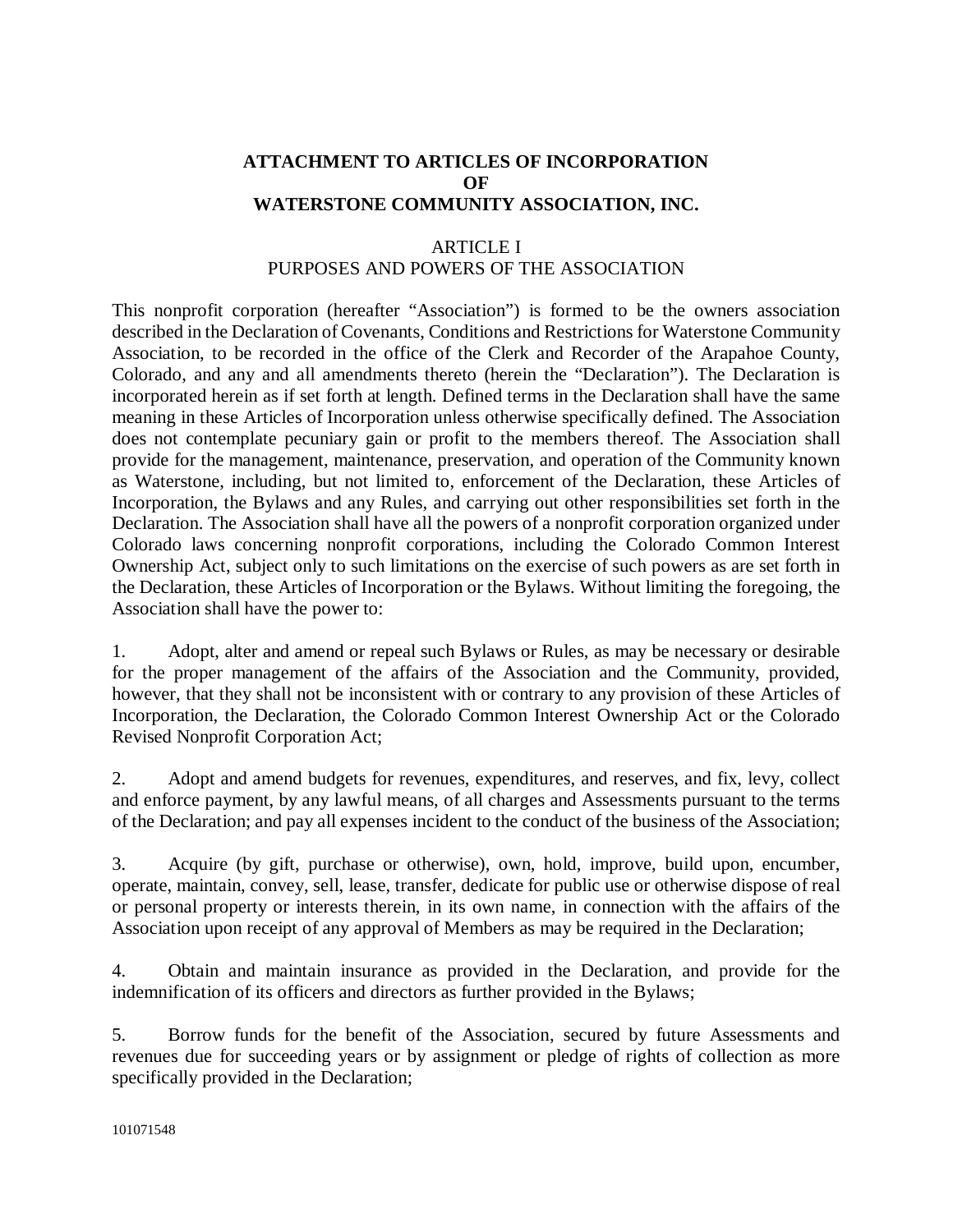6. Hire and terminate managers and other employees, agents, and independent contractors;

7. Subject to any limitations set forth in the Declaration, institute, defend, or intervene in litigation or administrative proceedings in its own name on behalf of itself or two or more Owners on matters affecting the Community;

8. Enforce the terms and provisions of the Declaration and any Rules;

9. Enter into, make, perform or enforce contracts, licenses, easements, leases and agreements of every kind and description, incur liabilities, and do all other acts necessary, appropriate or advisable in carrying out any purpose of the Association with any person, firm, corporation or other entity or agency, public or private;

10. Engage in activities which will actively foster, promote and advance the common interests of all Members; and

11. Engage in any lawful business activity consistent with the Declaration and the purposes of the Association, and to exercise all powers and to do all things necessary or convenient to carry out its affairs.

## ARTICLE II MEMBERSHIP

Every Person who is a record Owner of a fee or undivided fee interest in any Lot which is now or hereafter subject to, and encumbered by, the Declaration shall be a Member of the Association. Acquisition by such Owner of an interest in a Lot shall be deemed such Owner's consent to admission as a Member, and such membership may not be terminated without divestiture of such interest in the Lot. Following termination of the Community, the membership shall consist of all former Owners entitled to distribution of proceeds or their heirs, personal representatives, successors or assigns. The foregoing description of membership is not intended to include Persons who hold an interest merely as security for the performance of an obligation. Membership shall be appurtenant to and may not be separated from ownership of any Lot. A transfer of membership shall occur automatically upon the transfer of title to the Lot to which the membership pertains. The Association may suspend the rights of a Member in compliance with the Colorado Common Interest Ownership Act and the Colorado Revised Nonprofit Corporation Act and a policy adopted by the Board addressing enforcement of restrictions and Rules and assessment of fines.

## ARTICLE III VOTING RIGHTS

Members shall be allocated the number of votes as provided in the Declaration. Cumulative voting by Members is not permitted. Only Members in Good Standing are entitled to vote in Association affairs.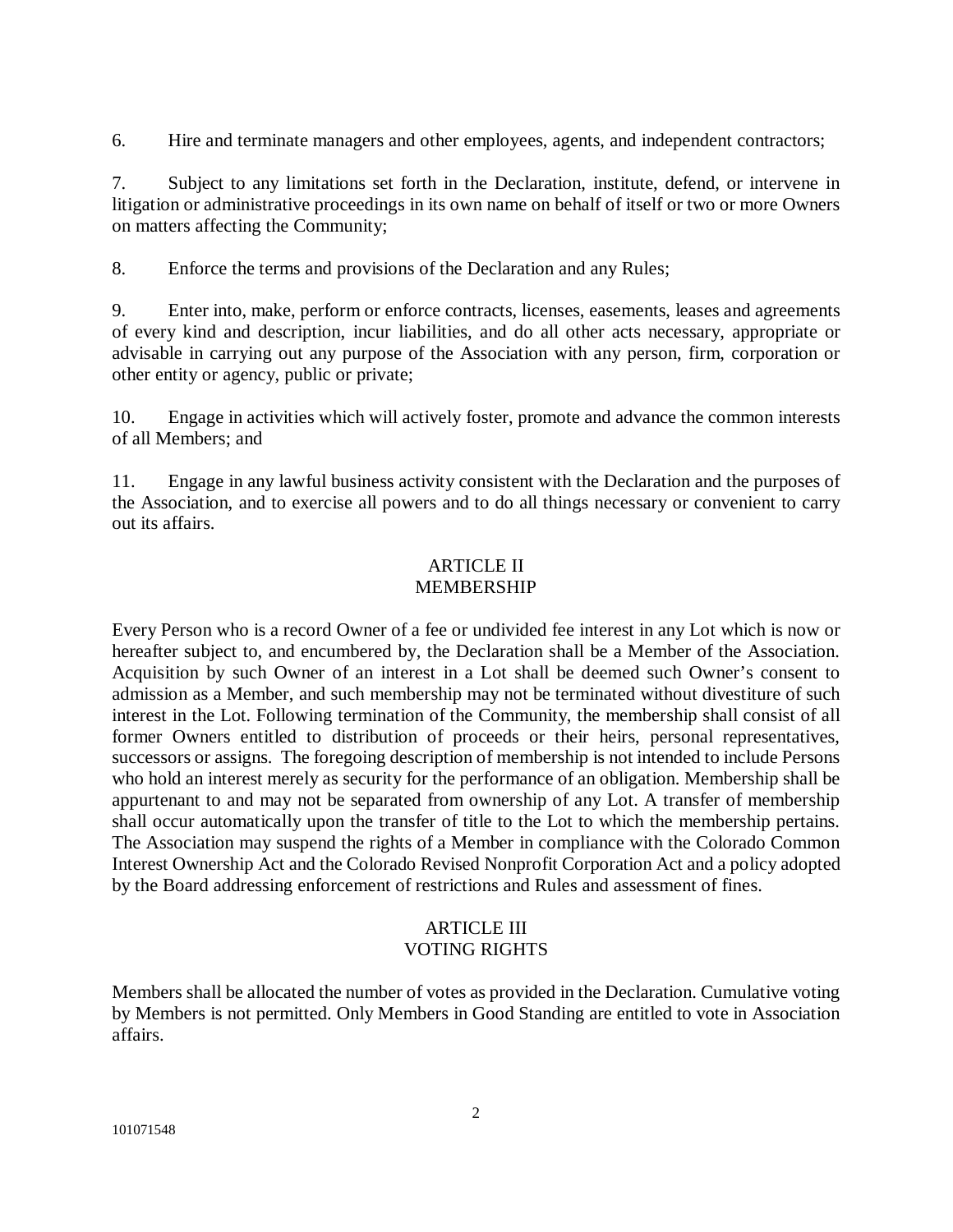## ARTICLE IV BOARD OF DIRECTORS

The affairs of the Association shall be managed by a Board of not less than three (3) nor more than seven (7) Directors, as set forth in the Bylaws, the Board shall initially number (3) Directors. The number of Directors may be changed by amendment to the Bylaws of the Association. Qualifications of Directors shall be set forth in the Bylaws.

## ARTICLE V LIMITATION ON LIABILITY OF DIRECTORS

There shall be no personal liability, either direct or indirect, of any director or officer of the Association to the Association or its Members, for monetary damages for any breach(es) of fiduciary duty as a director or officer, except that this provision shall not eliminate the liability of a director or officer, to the Association or its Members, for monetary damages for any breach, act, omission or transaction as to which the Colorado Revised Nonprofit Corporation Act (as in effect from time to time) expressly prohibits the elimination of liability. This provision is effective on the date of incorporation of the Association, and shall not eliminate or limit the liability of a director or officer to the Association or to its members for monetary damages for any act or omission occurring prior to such date. However, this provision shall not limit the rights of directors or officers of the Association for indemnification or other assistance from the Association. Also, this provision shall not restrict or otherwise diminish the provisions of Section 13-21-116 (2) (b), Colorado Revised Statutes, as amended, or any other law that would limit or eliminate liabilities. Any repeal or modification of the foregoing provisions of this Article by the Members, or any repeal or modification of the provisions of the Colorado Revised Nonprofit Corporation Act which permits the limitation or elimination of liability of director or officers, shall not adversely affect any elimination of liability, or any right or protection, for any breach, act, omission or transaction that occurred prior to the time of such repeal or modification. Any indemnification or right of indemnification of directors and officers of the Association as provided by statute or any of the Association's governing documents shall continue as to a person who has ceased to be a director or officer of the Association and shall inure to the benefit of the director's or officer's estate, heirs, personal representatives, executors and administrators. Any repeal or modification of any provision of the Association's governing documents permitting or requiring indemnification of director's and officer's shall be prospective only, and shall not adversely affect any limitation on the personal liability of a current or former director or officer of the Association for acts or omissions prior to such repeal or modification.

#### ARTICLE VI DISSOLUTION

The duration of the Association shall be perpetual and the Association may only be dissolved with the assent given in writing, and signed by Owners to which at least sixty-seven percent (67%) of the votes in the Association are allocated. Upon dissolution other than incident to a merger or consolidation, the assets of the Association shall be dedicated to an appropriate public agency to